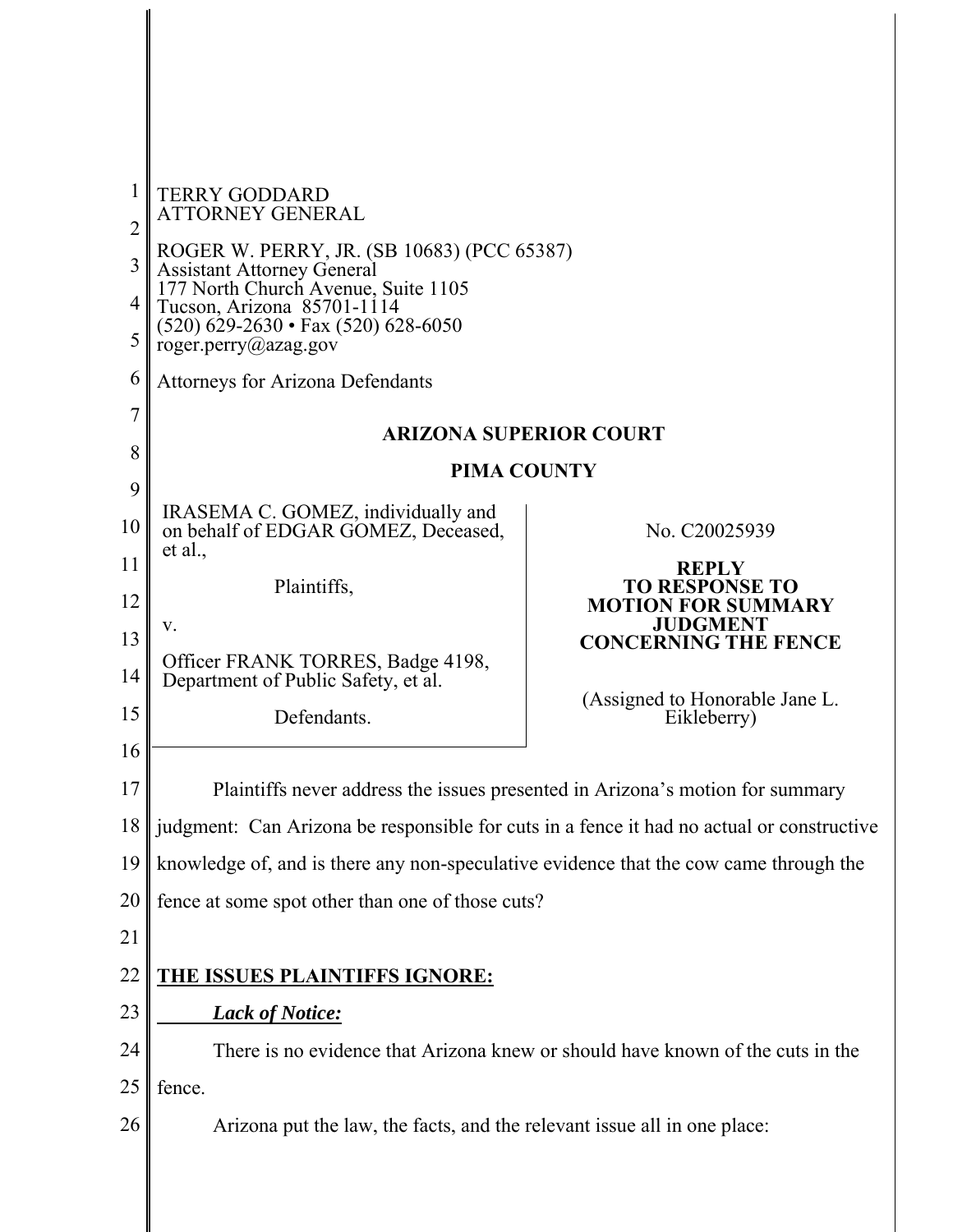"Under Arizona law, when a third party creates a dangerous condition, a governmental entity may only be liable if it has actual or constructive notice of the condition. For constructive notice, a plaintiff must show some evidence that the condition existed long enough to infer that, by the exercise of reasonable diligence, the entity should have known of the defect. Arizona had no actual notice of the several cuts through which the cow might have come, and Plaintiffs can present no evidence as to how long the cuts had been there. Can Arizona be liable for fence cuts about which it had no actual knowledge, when there is no evidence about how long the cuts existed?"

1

2

3

4

5

6

7

8 9 10 11 12 13 14 15 16 17 18 19 20 21 22 23 24 25 26 *Arizona's Motion for Summary Judgment Concerning the Fence, p. 4-5; see also, Preuss v. Sambo's of Arizona, Inc*., 130 Ariz. 288, 289, 635 P.2d 1210, 1211 (1981) (No constructive notice of rock on ramp: "With respect to the notice requirement, the notice must be of the defect itself which occasioned the injury, and not merely of conditions naturally productive of that defect and subsequently in fact producing it."); *McGuire v. Valley National Bank of Phoenix*, 94 Ariz. 50, 381 P.2d 588 (1963) (No constructive notice of pebble-like substance on stairs: "Only if it had been there for a sufficient length of time for the defendant, in the exercise of reasonable care, to find and remove it, could the defendant be found negligent. Submission of these facts to the jury would require the jury to guess whether the pebble had been on the stairway for a sufficient length of time."); *Vreeland v. Board of Regents*, 9 Ariz.App. 61, 63, 449 P.2d 78, 80 (1969) (No constructive notice of tacks under bulletin board on stairs, without evidence of time tacks on stairs); *Spelbring v. Pinal County,* 135 Ariz.493, 495, 662 P.2d 458, 460 (App. 1983) (No constructive notice of rock in road, where county knew of 60 degree slope beside road, and that rocks would roll into the road); *Matts v. City of Phoenix*, 137 Ariz. 116, 118, 669 P.2d 94, 97 (App. 1983) (city had no notice of hole in road); *Coburn v. City of Tucson*, 143 Ariz. 76, 79, 691 P.2d 1104, 1107 (App. 1984) (city had no notice of sand in road), approved as modified on collateral issue, 143 Ariz. 50, 691 P.2d 1078 (1984). Plaintiffs cannot answer this question, so they ignore it, and they ignore it by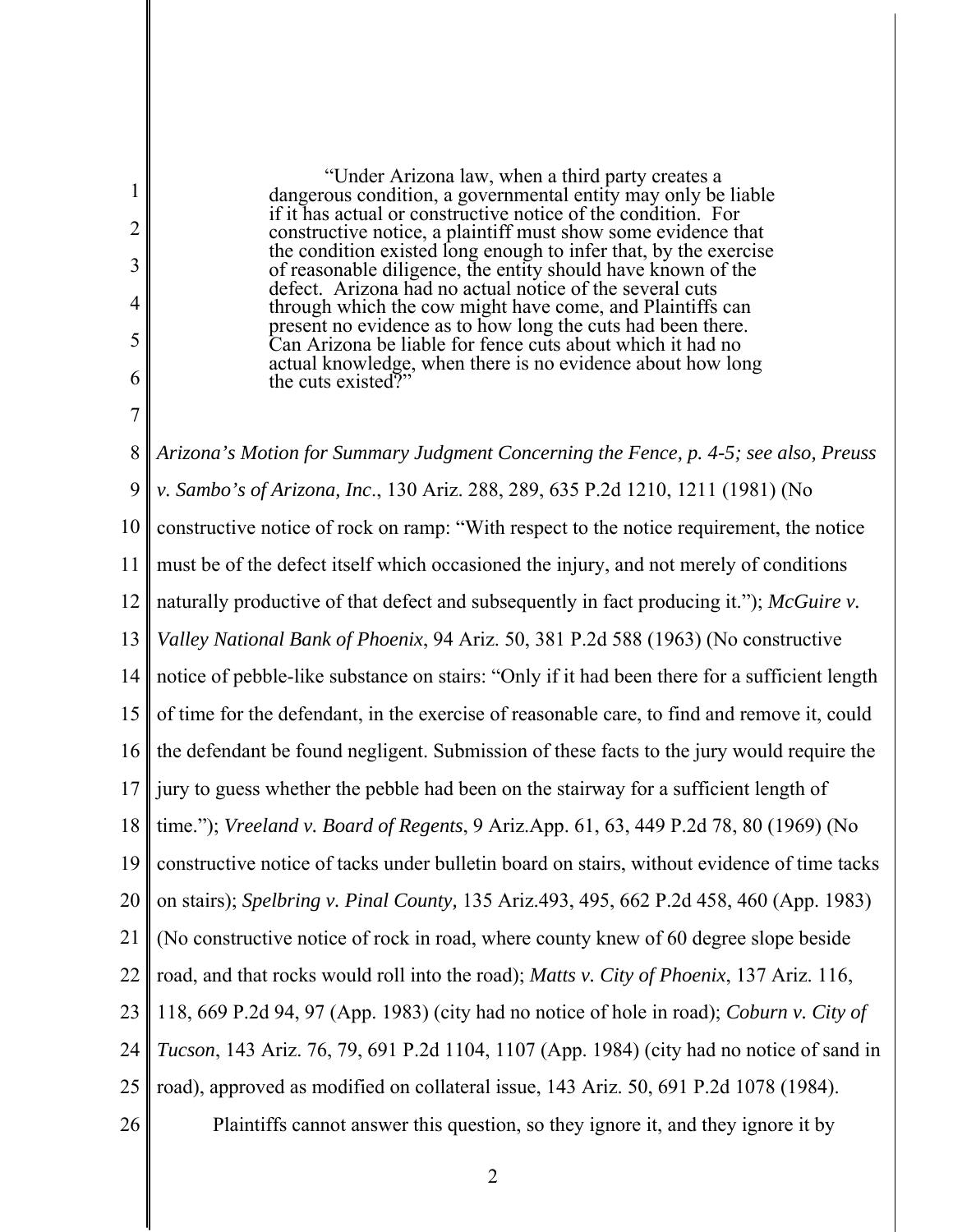2 3 4 5 6 7 8 9 10 11 12 13 14 15 Plaintiffs cite *Booth v. State of Arizona,* 207 Ariz. 61, 83 P.3d 61 (App. 2002). Their mischaracterizations of the case are unimportant. The issue in this motion for summary judgment concerns notice of a dangerous condition created by a third party. Someone cut the fence. There is no evidence about how long the cuts were there. This is not a strict liability case. *Walker v. County of Coconino,* 12 Ariz. 547, 549, 473 P.2d 472, 474 (1970); *Matts v. City of Phoenix*, 137 Ariz. 116, 118, 669 P.2d 94, 97 (App. 1983). Before Arizona can be found liable for the cuts in the fence, there must be some evidence that the cuts were there long enough so that Arizona, through the use of reasonable care, would have found and fixed the cuts. *See, e.g., Preuss*, at 289, 635 P.2d at 1211; *McGuire*  at 53-54, 381 P.2d at 590; *City of Phoenix v. Brown*, 88 Ariz. 60, 65, 352 P.2d 754, 758 (1960); *Matts*, at 118, 669 P.2d at 97. Nowhere does the *Booth* court address the issue of a condition caused by a thirdparty. *Booth* is inapplicable.  *Plaintiffs' "Analysis" of the Constructive Notice Cases:* 

16 17 Plaintiffs' application of the case law assumes the fence was not cut. It has no application to the uncontroverted facts for this motion for summary judgment.

18 19 Arizona offers some general observations to Plaintiffs' arguments contained in their "analysis":

20 21 First, the age or quality of the fence is irrelevant. Old fence, new fence, any fence can be cut.

22 23 24 25 26 Second, the extent to which Arizona had notice that cows can get onto highways is irrelevant to the issues presented in this motion for summary judgment: Can Arizona be responsible for cuts about which it had no actual or constructive knowledge, and is there any non-speculative evidence that the cow came through the fence at some spot other than at one of those cuts?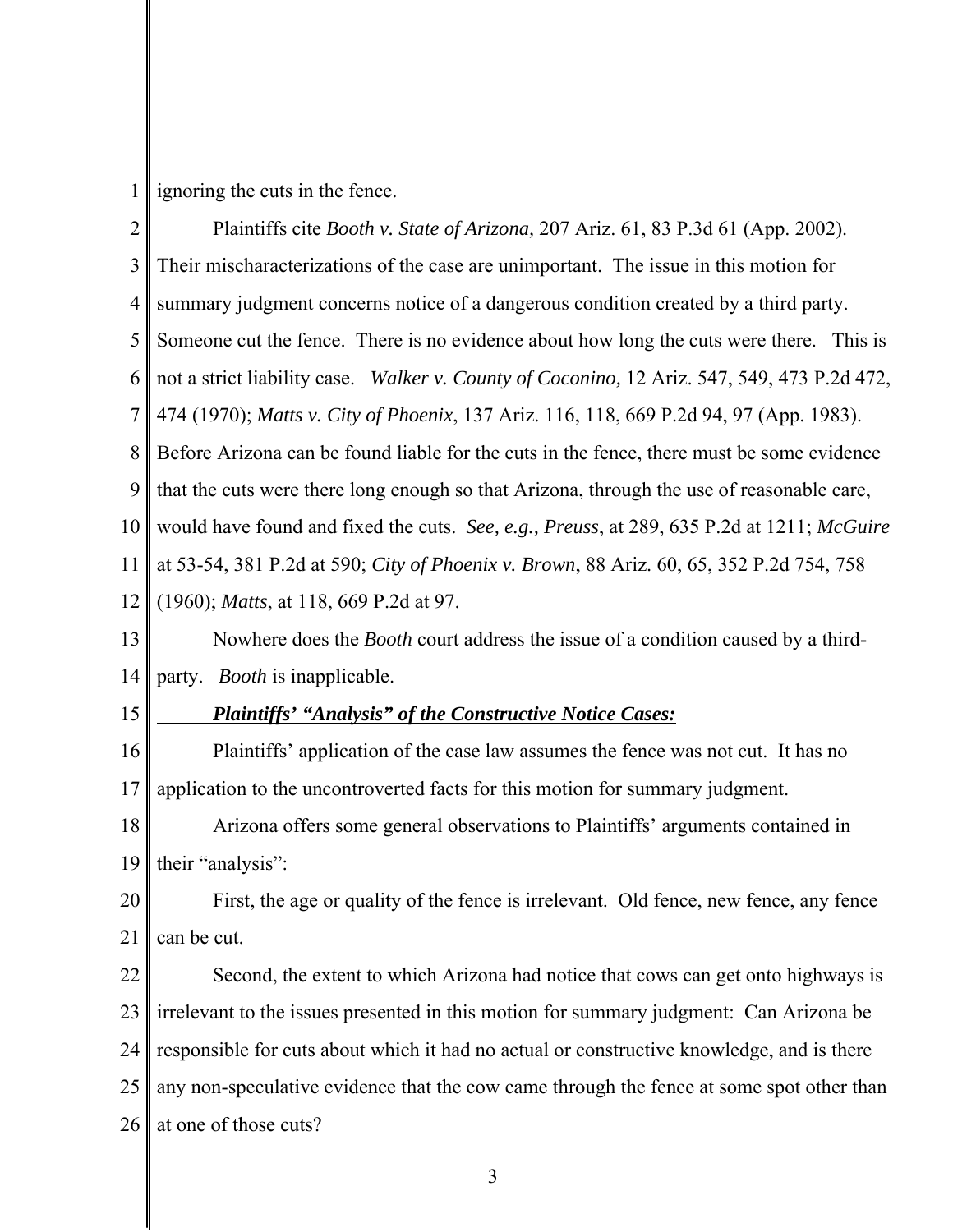| 1              | Third, Plaintiffs cite Wisener v. State, 123 Ariz. 148, 598 P.2d 511 (1979). They                                            |
|----------------|------------------------------------------------------------------------------------------------------------------------------|
| $\overline{2}$ | do not cite it as support for anything, nor do they discuss it. They only say Spelbring                                      |
| 3              | distinguishes it. Still, apart from <i>Booth</i> , it is the only case they independently cite, and                          |
| 4              | Arizona will address it. In Wisener, a car overturned when it swerved to avoid a cow.                                        |
| 5              | The plaintiff presented evidence the right-of-way fence was not constructed according to                                     |
| 6              | approved plans and fell below the standard of care. <i>Id.</i> at 150, 598 P.2d at 513. The                                  |
| 7              | Court specifically noted there was no evidence that any third-party caused any breach in                                     |
| 8              | the fence. Id. at 151, 598 P.2d at 514. There were several possible means by which the                                       |
| 9              | cow could have gained access to the highway, any one of which could have been                                                |
| 10             | attributed to the state. Id. Here it is undisputed that the design and construction of the                                   |
| 11             | fence complies with AASHTO and FHA requirements. Arizona's Statement of Facts                                                |
| $12 \parallel$ | (SOF) 18. And here, some third-party did cut the fence in several places, SOF 10, 11.                                        |
| 13             | Here the issue is notice of the cuts; in Wisener the issue was a deviation from construction                                 |
| 14             | standards. Wisener is inapposite.                                                                                            |
| 15             | Plaintiffs argue that the notice cases cited by Arizona all involved an isolated                                             |
| 16             | occurrence, yet Plaintiffs do not suggest that these cuts in the fence were anything but                                     |
| 17             | isolated occurrences. Instead, Plaintiffs pretend the cuts on April 7, 2002, did not exist.                                  |
| 18             | At any rate, cuts in the fencing along I-19 are, indeed, isolated, rare events. <i>Exhibit</i>                               |
|                | 19    A, Affidavit of Dave Connors.                                                                                          |
| 20             | Only Speculation as to How the Cow Got Through the Fence, The Issue:                                                         |
| 21             | Again, Plaintiffs make no effort to answer the question Arizona posed to them:                                               |
| 22             |                                                                                                                              |
| 23             | Under Arizona law, Plaintiffs must prove causation-in-<br>fact; they must prove it was <i>more likely than not</i> that some |
| 24             | negligence by Arizona was a substantial factor in causing the<br>presence of the cow on the roadway, and that the cow would  |
| 25             | not have been there but for Arizona's negligence. A "mere<br>possibility of such causation is not enough." The fence had     |
| 26             | been cut in five places. The cow could have gained access<br>through one of the cuts. It is merely possible the cow could    |
|                |                                                                                                                              |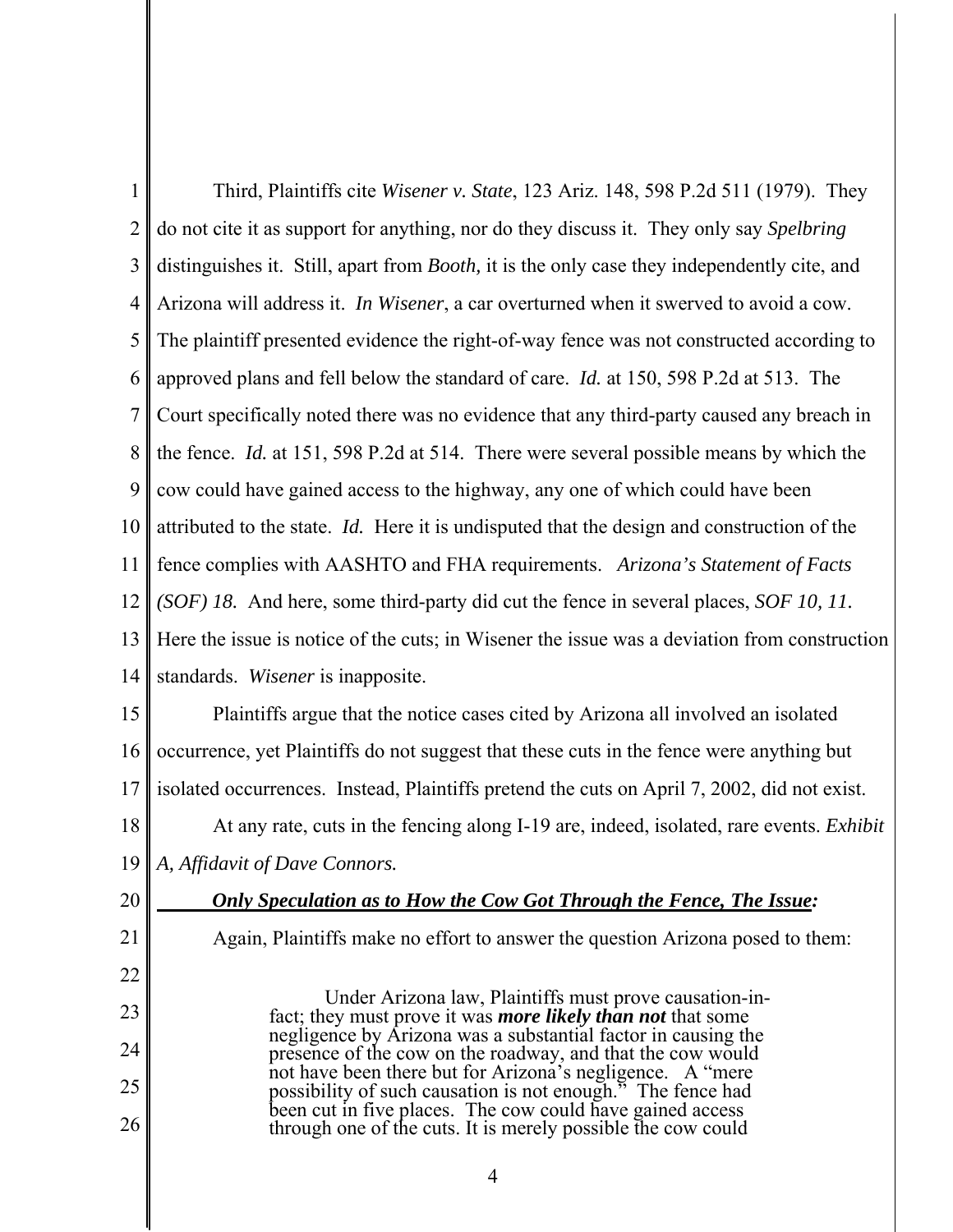have breached the fence at other locations. Can Plaintiffs maintain their claim concerning the fence when they can present only speculation concerning how the cow entered the highway?

1

2

3

4 5 6 7 8 9 10 11 12 13 14 15 16 17 *Arizona's Motion for Summary Judgment Concerning the Fence, pp. 8-9; see also, Purcell v. Zimbelman*, 18 Ariz. App. 75, 82, 500 P.2d 335, 342 (1972) (plaintiffs have burden of proof on issue of causation and "a mere possibility of such causation is not enough."); *Badia v. City of Casa Grande*, 195 Ariz. 349, 357, 988 P.2d 134, 142 (App. 1999) ("[s]heer speculation is insufficient to establish the necessary element of proximate cause or to defeat summary judgment."); *Shaner v. Tucson Airport Auth., Inc.,* 117 Ariz. 444, 448, 573 P.2d 518, 522 (App. 1977) (plaintiff must introduce evidence that affords a reasonable basis for the conclusion that it is *more likely than not* that defendant's conduct was a substantial factor in bringing about the result.); *Prosser & Keeton, Torts* (5<sup>th</sup> ed. 1984) § 41, p. 269 ("A mere possibility of such causation is not enough; and when the matter remains one of pure speculation and conjecture, *or the probabilities are at best evenly balanced*, it becomes the duty of the court to direct a verdict for the defendant.") (emphasis added); *see also Restatement (Second) of Torts* § 433B, cmt a, at 442 (1965) (to same effect).

18 19 20 21 22 Plaintiffs do not take issue with this issue statement. They take no issue with the facts cited. They take no issue with the case law cited. They take no issue with Arizona's conclusion: "It is nothing but speculation to guess that this accident was caused by the cow coming through the fence in any way but the cuts in the fence – cuts for which Arizona cannot be responsible…."

23 24 25 26 Plaintiffs have not addressed this issue, and Arizona assumes Plaintiffs concede the validity of the facts and the law as recited by Arizona. There is no non-speculative evidence the cow came through the fence in some way other than the cuts in the fence. On this issue, Arizona is entitled to summary judgment.

 $\sim$  5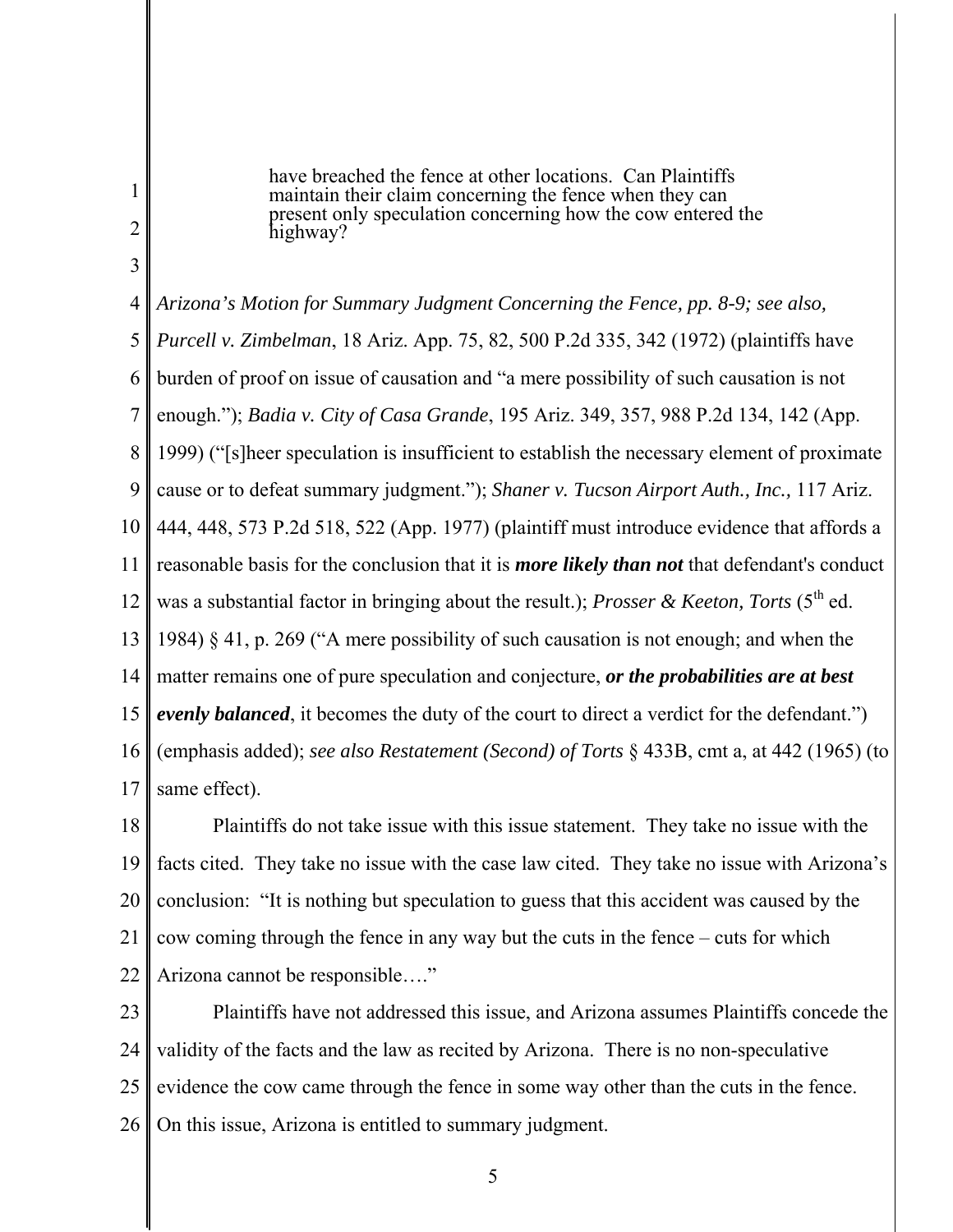## *No Notice of Any Other Defects in the Fence:*

2 3 4 We could only reach this issue if Plaintiffs had somehow pointed to some nonspeculative evidence that the cow, more likely than not, came through the fence where it was not cut. They have pointed to no such evidence. We do not reach this issue.

### *Immunity:*

6 7 8 9 10 11 12 Through their complete silence on this issue, Plaintiffs concede Arizona is entitled to absolute immunity, under A.R.S. § 12-820.03. Plaintiffs concede the fence was designed in conformance with the generally accepted design standards throughout the country for livestock right-of-way fencing at the time it was constructed. They admitted in disclosure that it complies, even today, with AASHTO. (SOF 18, 19). It was approved by the FHA. Plaintiffs' argument that the standards are only a minimum, even if true, does not negate Arizona's entitlement to immunity under A.R.S. § 12-820.03.

13

1

5

#### 14 **THE FENCE WAS CUT***.*

15 16 17 18 19 20 None of Plaintiffs' arguments and analyses – their discussion of *Booth*, their arguments about the quality of the fencing and prior cows on the right-of-way, their attempts to distinguish Arizona's case citations concerning notice – none of this can make any sense unless one pretends the fence was not cut. So that is what they pretend, until, at the end of their 14-page brief, Plaintiffs devote one and one-half pages to an effort to create an issue of fact about the cuts. Plaintiffs toss out one irrelevant idea after another:

21 22 23 24 25 26 1. Plaintiffs note that there is no evidence that anyone reported the cuts to the police. This is proof of nothing. The ADOT maintenance crew does not report damage to the fence by a third party to the police. They never have. They don't wait for police. They fix the fence. *Exhibit A, Affidavit of David Connors.* As Jimmy Macias said in his deposition, "I mean like I said we watch and make sure the fence is in good order and if there's any breaks or cuts in it, then we take care of it right then and there." *Exhibit B,*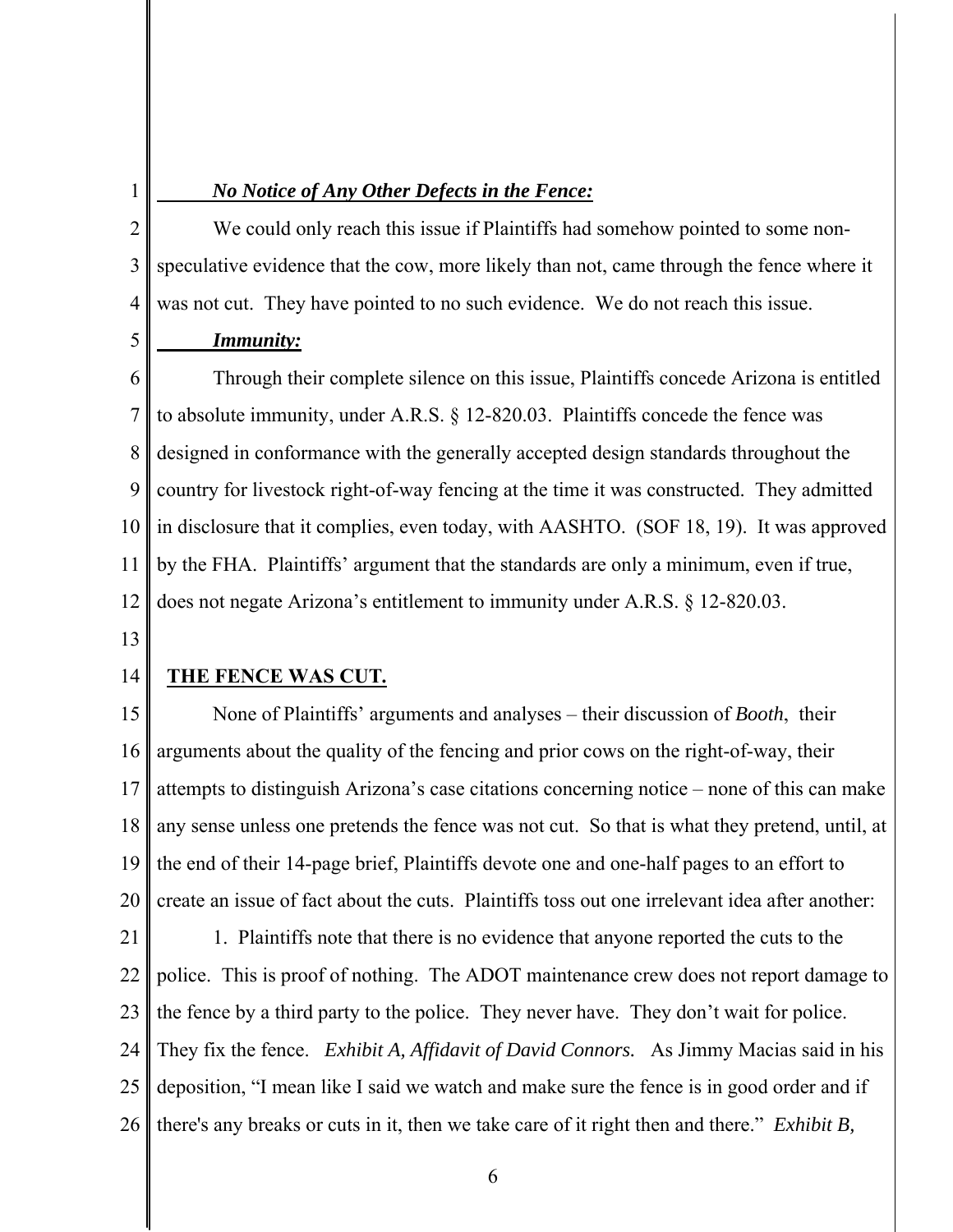### 1 *Deposition of Jimmy Macias, p. 16.*

2 3 4 5 6 7 8 9 If the proponent of a claim or defense is unable to produce evidence sufficient to send the claim or defense to the jury, it would effectively abrogate the summary judgment rule to hold that the motion should be denied simply on the speculation that some slight doubt (and few cases have complete certainty), some scintilla of evidence, or some dispute over irrelevant or immaterial facts might blossom into a real controversy in the midst of trial. The purpose of the summary judgment rule is to enable trial courts to rid the system of claims that are meritless and do not deserve to be tried. *Orme School v. Reeves*, 166 Ariz. 301, 802 P.2d 1000 (S. Ct. 1990).

10 11 12 13 14 2. Plaintiffs then run through some of their unsubstantiated ideas about why cattle might get onto the right-of-way, including wind and forage. Arizona would take issue with these assertions, and with their alleged support, but not here. The assertions are irrelevant. They do nothing to create any issue of fact concerning the cuts. A cow needs no special reason to walk through a cut, open, fence. It can simply wander through.

15 16 17 18 19 20 Only disputes over facts that might affect the outcome of the suit under the governing law will properly preclude the entry of summary judgment. Factual disputes that are irrelevant or unnecessary will not be counted. *Anderson v. Liberty Lobby, Inc.*, 477 U.S. 242 (1986), citing 10A C. Wright, A. Miller, & M. Kane, Federal Practice and Procedure, pp. 93-95 (1983); *Burrington v. Gila County*, 159 Ariz. 320, 767 P.2d 43 (Ct. App. 1988).

21 22 23 24 25 26 3. "There were no experts of who (sic) examined the actual cut to determine that it was caused by vandals as opposed to snapping at various points from stress." How could this create an issue of fact concerning the cuts in the fence? In any event, the men who maintain the fences, day in and day out, often *cutting* the fence to replace wire, are experts concerning what a cut wire looks like. No Plaintiffs' expert, and no evidence, rebuts these informed observations.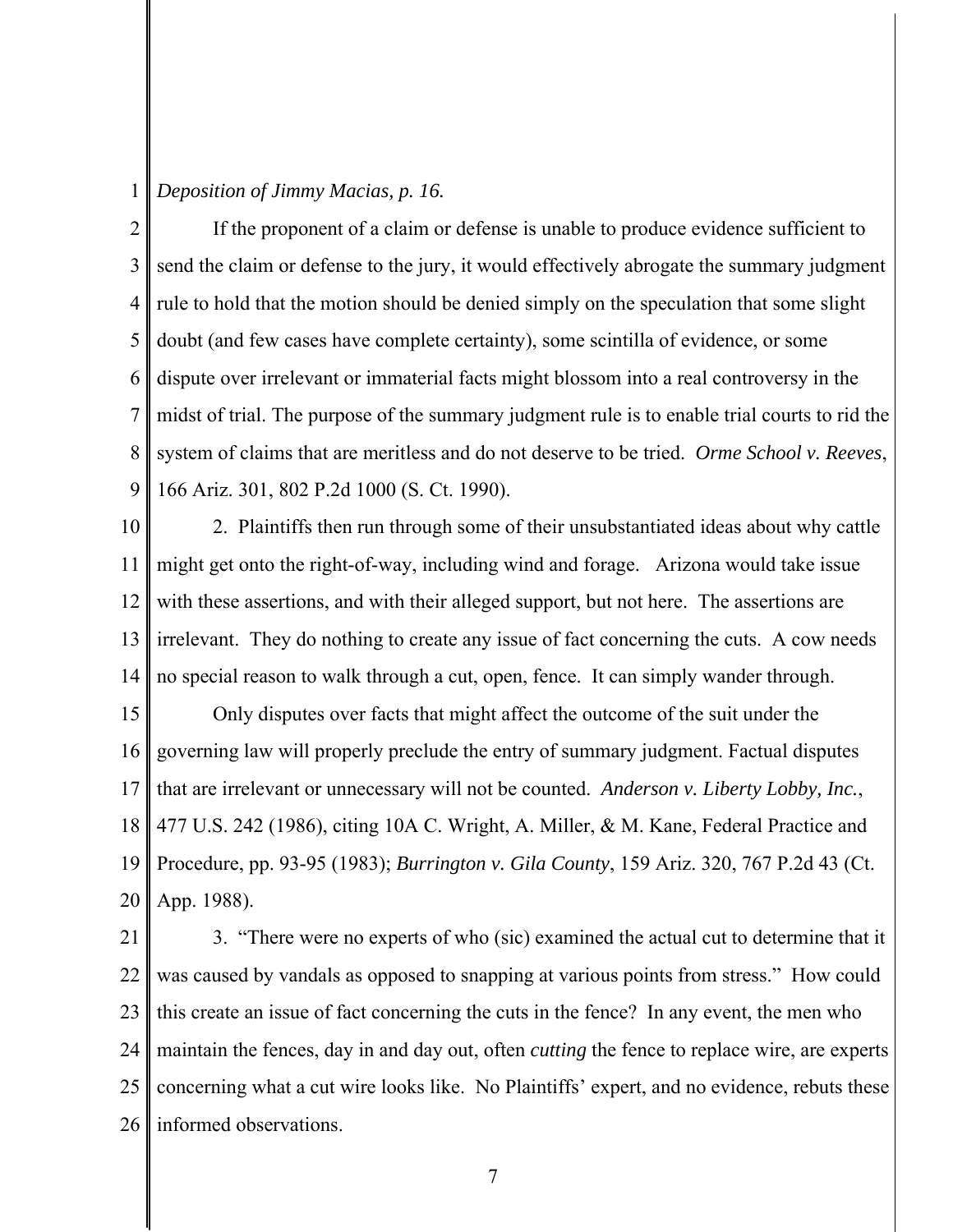1 2 4. Plaintiff says there are no pictures of the cuts. Why does this create an issue of fact concerning the cuts?

3 4 5 6 7 8 9 5. Plaintiffs complain that the wire cuts were not saved when the fence was recently replaced. First, the actual cuts were gone the moment the fence was repaired the morning after the accident. They repair the fence by cutting the wire out where it has been cut, so that they can add new wire, add the "gripples" that bind the new wire together, and then stretch the fence. Plaintiffs lost no evidence when the fence was replaced – although they have never before evidenced any interest in the fence, and none of their experts ever looked at it.

10 11 12 6. Plaintiffs do not say, or even imply, how their complaints about Danny Vega – who also said the fence was cut, in the maintenance report from April 7, 2002 – create a genuine issue of fact about the cuts.

13 14 7. Plaintiffs say the number of cuts is in dispute. They point to no evidence of such a dispute. At any rate, it is the fact of cuts, not their number that is material.<sup>1</sup>

15 16 17 8. Plaintiffs say there were no tire tracks found near the cuts. The defense does not know where Plaintiffs find this evidence in the record, and Plaintiffs do not say how this would create a genuine issue of fact concerning the cuts.

18

# **CONCLUSION:**

19 20 There is no genuine issue of material fact concerning the fence. Arizona is entitled to judgment as a matter of law.

21 22 23 24 ADOT cannot be liable for any harm to Plaintiffs that resulted from cows entering the right-of-way through cuts in the fence. Arizona did not cut the fence. Arizona did not know about the cuts in the fence. Plaintiffs cannot show Arizona had constructive knowledge of the cuts in the fence: There is no evidence from which it can be inferred that

<sup>26</sup>  $\overline{1}$ 1 Plaintiffs argue the cow could have come through at the place that Officer Torres herded the cows back into the desert – a place where the fence was cut.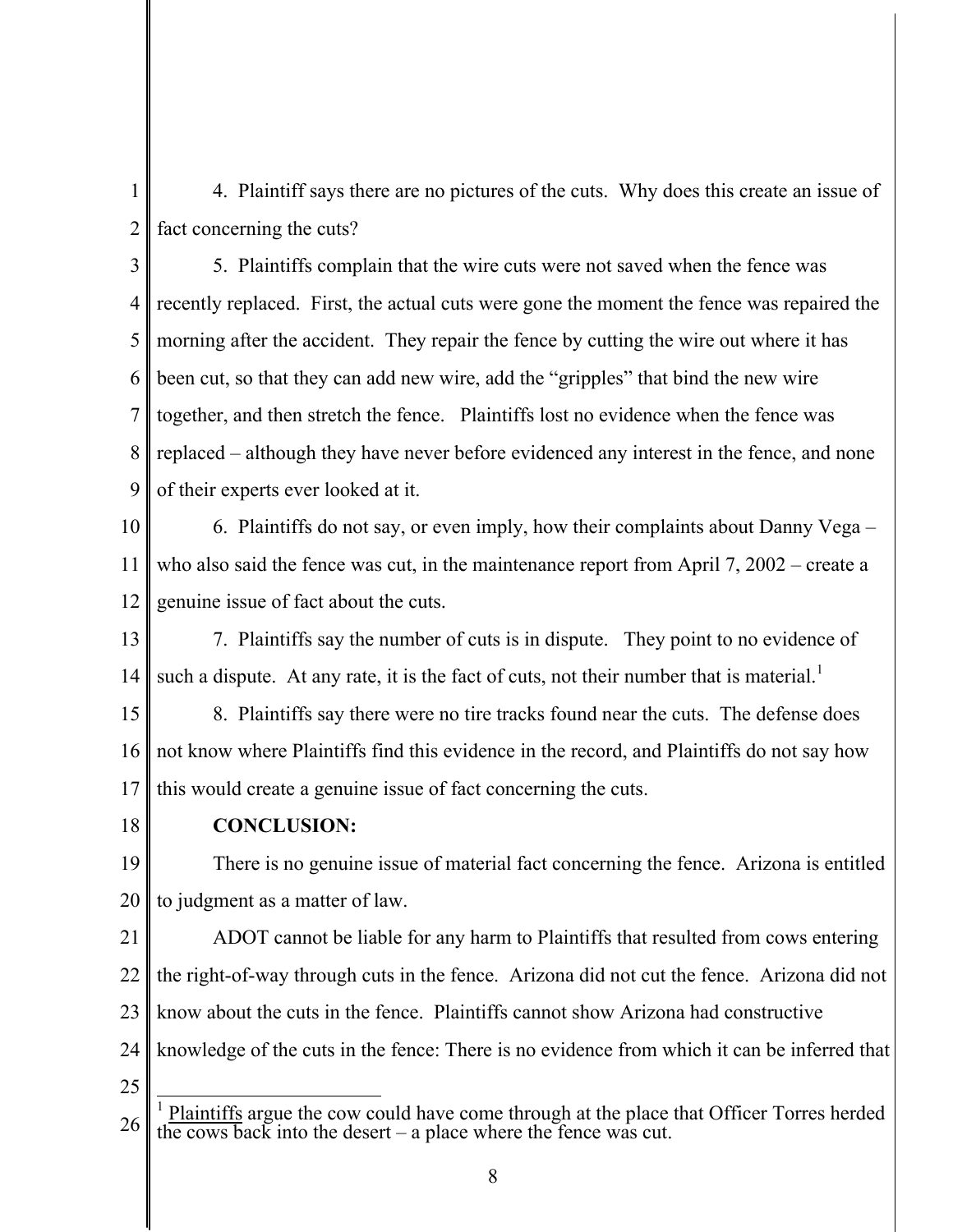1 the cuts were present so long that Arizona should have discovered them.

2 3 4 5 6 7 It is nothing but sheer speculation to guess that this accident was caused by the cow coming through the fence in any way but the cuts in the fence. "A mere possibility of such causation is not enough; and when the matter remains one of pure speculation and conjecture, or the probabilities are at best evenly balanced, it becomes the duty of the court to direct a verdict for the defendant." *Prosser & Keeton, Torts* (5<sup>th</sup> ed. 1984) § 41, p. 269.

8 9 10 11 12 Because Plaintiffs cannot show Arizona had actual or constructive knowledge of the cuts, and there is nothing but speculative evidence that the cow came through the fence at some spot other than one of those cuts, we do not reach the issue of whether Plaintiffs could show constructive knowledge of any other supposed breaches through which the cow could have come.

13 14 Plaintiffs concede through silence that Arizona is entitled to absolute immunity concerning the design and construction of the fencing. *See* A.R.S. § 12-820.03.

15 16 17 18 19 20 21 22 23 24 25 26 RESPECTFULLY SUBMITTED this \_\_\_\_\_\_\_ day of **TERRY GODDARD ATTORNEY GENERAL**   $\ddot{\phantom{a}}$ ROGER W. PERRY, JR. Assistant Attorney General Attorneys for Arizona Defendants COPY of the foregoing hand-delivered this  $\_\_\_\_\$  day of  $\_\_\_\_\$ to: Honorable Jane L. Eikleberry PIMA COUNTY SUPERIOR COURT 110 West Congress Tucson, AZ 85701